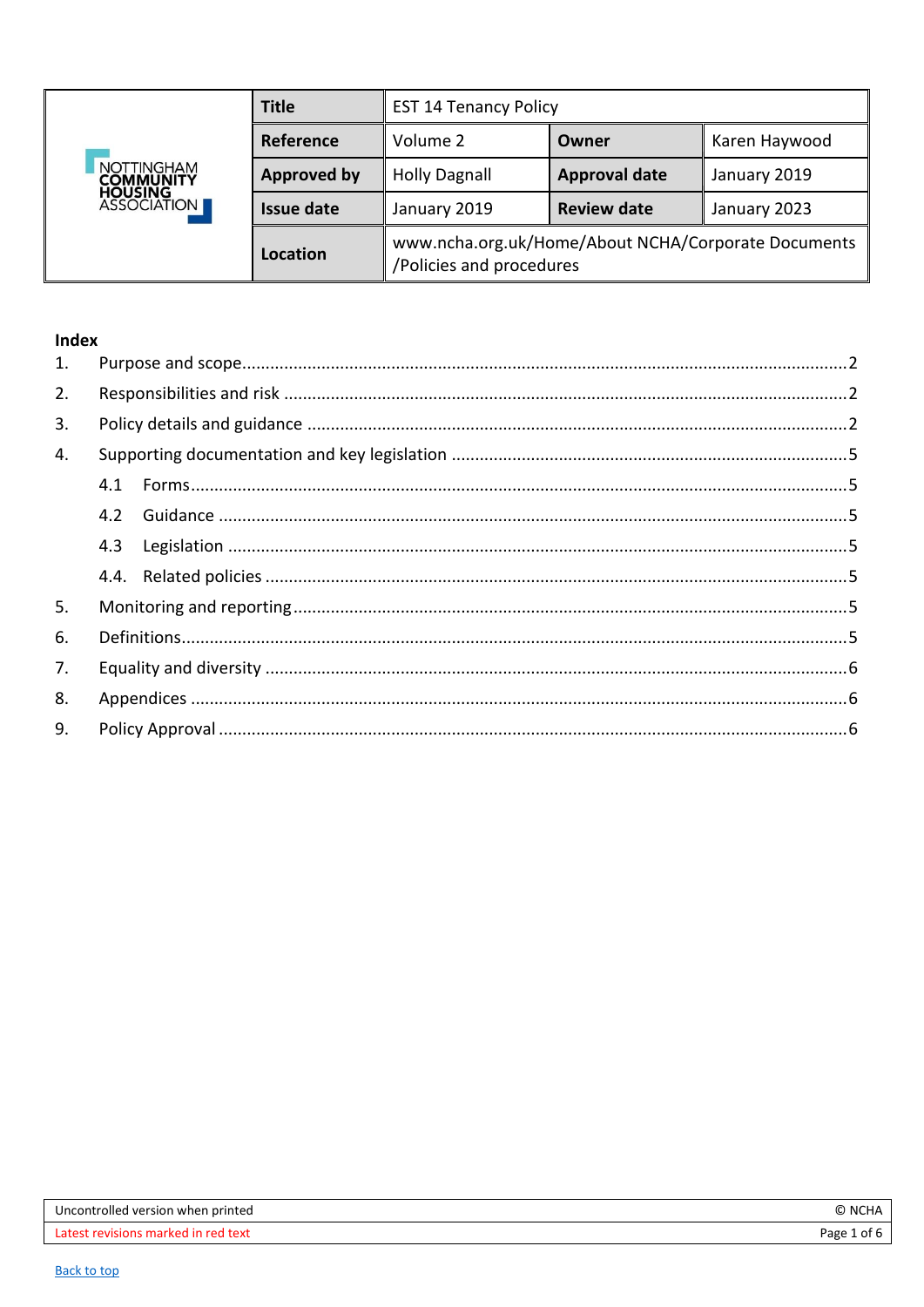# <span id="page-1-0"></span>**1. Purpose and scope**

- 1.1 This policy ensures that NCHA issue the correct type and length of tenancies to customers and aims to:
	- ensure NCHA customers enjoy security of tenure and the right to live in their home without undue interference from NCHA.
	- work in partnership with local authorities, having regard to their tenancy strategies and the requirements of the Localism Act 2011
	- develop new affordable housing schemes for the future
	- support sustainable communities on our estates
	- make the best use of our housing stock
- 1.2 The Tenancy Policy must be read in conjunction with other NCHA policies. Where there is a variance between this policy and an individual's tenancy agreement, the tenancy agreement takes precedence.

## <span id="page-1-1"></span>**2. Responsibilities and risk**

Your Communities Manager Your Community Co-ordinators

## <span id="page-1-2"></span>**3. Policy details and guidance**

- 3.1 NCHA has chosen to use the following tenancy agreements for Affordable and Social Housing (ASH) lettings to new customers:
	- Social rent assured shorthold (starter) tenancies which convert after 12 months to fully assured tenancies.
	- Assured shorthold tenancies (Living over the shop (LOTS).
	- Assured shorthold affordable rent (starter) tenancies which convert after 12 months to fully assured affordable rent tenancies
	- Section 209 tenancies under a homelessness agreement with the local authority.
- 3.2 The following occupancy agreements are used where a care and support service is offered to the customer:
	- Social rent assured shorthold (starter) tenancies which convert after 12 months to fully assured tenancies.
	- Assured shorthold tenancies.
	- Protected licence to occupy and excluded licence to occupy as defined by the Protection from Eviction Act 1977 section 3A (8).
- 3.3 The following occupancy agreements are used for new lettings in the Intermediate Housing Team:
	- Assured shorthold tenancies.
	- Letters of appointment (Almshouses).
	- Company lets agreements
- 3.4 There are some other types of occupancy agreements held by existing customers of NCHA, such as Secure Tenancies, but these are only used in new lettings when a customer is moving from one NCHA property to another to ensure they are offered equal tenure in their new home.

| Uncontrolled version when printed   | ., NC'      |
|-------------------------------------|-------------|
| Latest revisions marked in red text | Page 2 of 6 |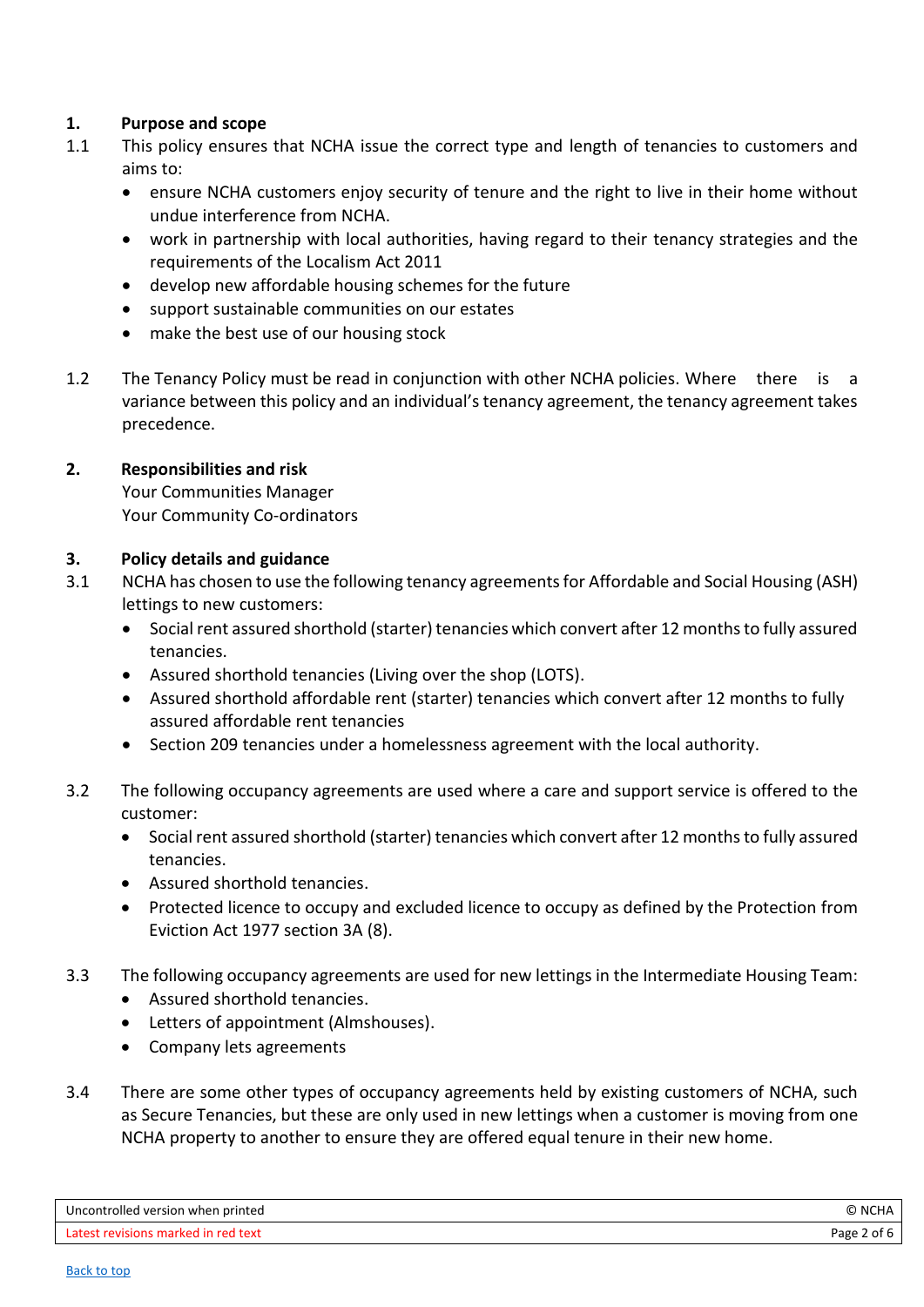n.b. NCHA ceased to use Affordable Rent Fixed Term tenancy agreements in 2018 due to the reduced security of tenure offered by this type of product, the disproportionate amount of time required to administer fixed term tenancies and the additional costs of administration involved.

### 3.5 Right To Review

3.5.1 Customers may ask for a review of the length of tenancy or type of tenancy offered in writing to the Your Communities Manager, providing the appeal is made within 21 days of the decision. A written decision will be given within 10 working days.

### 3.6 Assured Shorthold Starter Tenancies

- 3.6.1 These tenancies are used in most ASH lettings unless in one of the exceptions below, and in some NCHA Care and Support independent living schemes for older people.
- 3.6.2 The starter period allows the customer to demonstrate that they can sustain the tenancy according to the terms of the agreement.
- 3.6.3 Customers may terminate their occupation of the property by giving 4 weeks' notice in writing.
- 3.6.4 NCHA will follow due process in ending Assured Shorthold Starter Tenancies if the customers have breached the terms of their tenancy in the starter period. If a decision has been made to end a tenancy the customer will be served with the required 2 months' notice. The customer will have the right to request a review of the decision to serve that notice. On expiry of the notice and if the decision to serve the notice is upheld at review NCHA will seek a court order for possession of the property.
- 3.6.5 Where the starter tenancy has been conducted satisfactorily the tenancy converts to an Assured Tenancy which is the most secure form of tenancy that NCHA offers. An Assured Tenancy can only be ended following due process. If a decision has been made to end a tenancy the customer will be served with a notice seeking possession which will set out the ground(s) for possession relied upon. Such grounds are set out in Schedule 2 to the Housing Act 1988 (as amended). On expiry of the notice NCHA will seek a court order for possession of the property.
- 3.6.6 Where NCHA is relying on mandatory grounds for possession the customer will have the right to review the decision to serve the notice. On expiry of the notice, and if the decision to serve a notice relying on mandatory grounds is upheld at review, NCHA will seek a court order for possession of the property.

#### 3.7 Assured Shorthold Tenancies (ASTs)

- 3.7.1 ASTs are used in most supported accommodation services managed by NCHA Care and Support, in LOTS accommodation managed by ASH and in the majority of lettings in the Your Communities Team.
- 3.7.2 Supported accommodation is not usually a home for life. Generally the customer moves into the accommodation in order to receive a care and support service. If they no longer need the service they are supported to move on so that a new person needing the service may move in.
- 3.7.3 LOTS accommodation are flats where customers live over a retail unit. NCHA holds the leasehold

| Uncontrolled version when printed   | <b>O</b> NCHA  |
|-------------------------------------|----------------|
| Latest revisions marked in red text | Page<br>3 of 6 |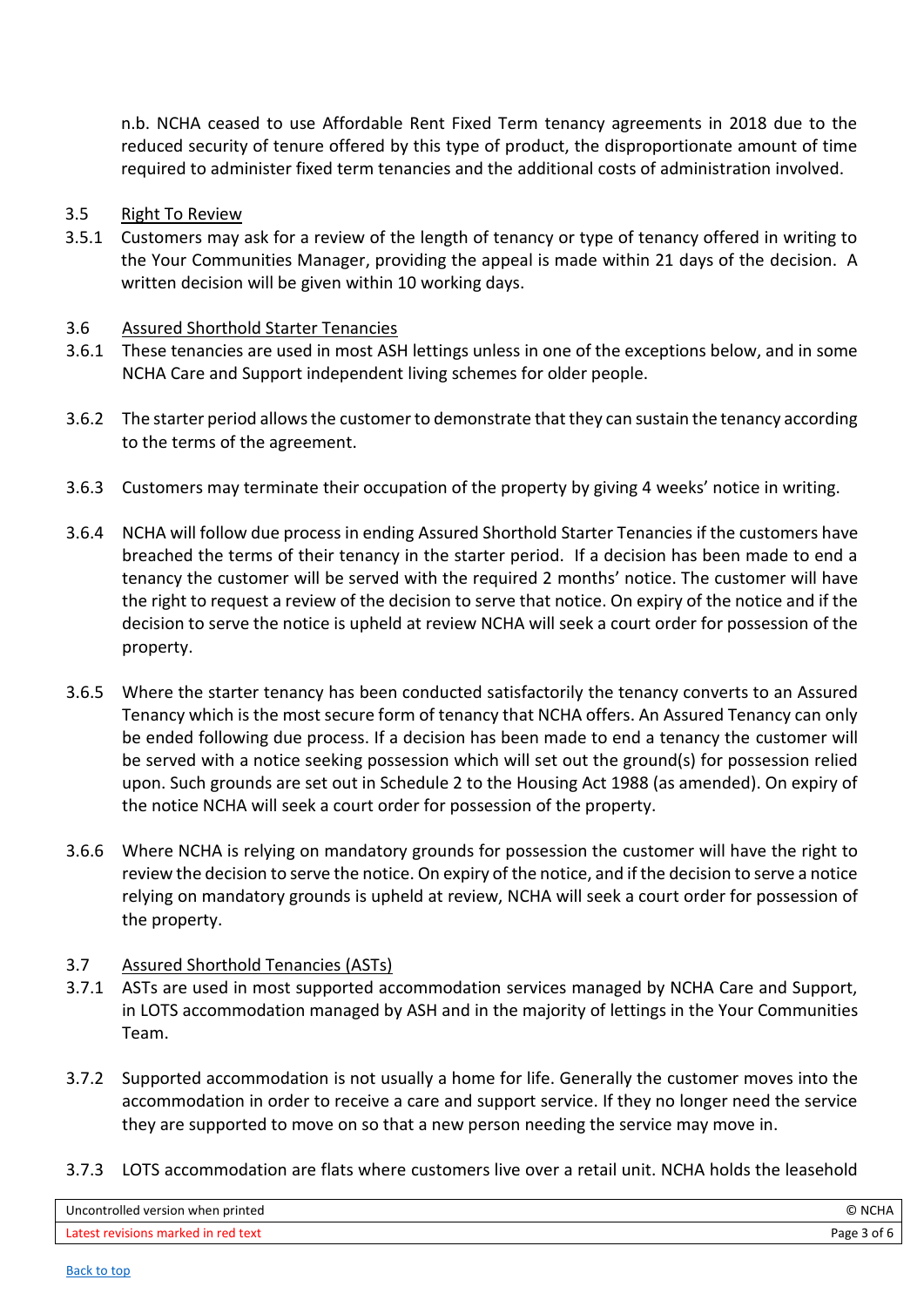for the flats and may be required to end a tenancy if the freeholder gave notice to NCHA.

- 3.7.4 The Your Communities Team does not usually offer a home for life, but offers flexibility according to the changing circumstances of the customer.
- 3.7.5 ASTs are used to provide this flexibility in all three cases while giving the most security possible to the customer in the circumstances described above.
- 3.7.6 NCHA will follow due process in ending Social Rent Assured Shorthold Tenancies if the customers have breached the terms of their tenancy. If a decision has been made to end a tenancy the customer will be served with the required 2 months' notice. The customer will have the right to request a review of the decision to serve that notice; this does not apply to customers in Lets Select Ltd properties. On expiry of the notice and if the decision to serve the notice is upheld at review NCHA will seek a court order for possession of the property.
- 3.7.7 Alternatively NCHA may decide to serve a notice seeking possession which will set out the ground(s) for possession relied upon. Such grounds are set out in Schedule 2 to the Housing Act 1988 (as amended). On expiry of the notice NCHA will seek a court order for possession of the property.
- 3.7.8 Where NCHA is relying on mandatory grounds for possession the customer will have the right to review the decision to serve the notice; this does not apply to customers in Lets Select properties. On expiry of the notice, and if the decision to serve a notice relying on mandatory grounds is upheld at review, NCHA will seek a court order for possession of the property.

## 3.8 Other Types of Tenancy Agreement

- 3.8.1 NCHA offers Section 209 tenancy agreements to customers referred by a local authority under the Housing Act 1996 section 209 agreements. This enables NCHA to house people and families who have presented as homeless for up to 12 months while the local authority assesses their homelessness duty to the household. A Section 209 tenancy agreement can be ended by the customer being served with a Notice to Quit of at least 4 weeks duration and if the customer does not vacate NCHA will seek an order for possession from the court. NCHA will end a Section 209 tenancy if the customer breaches any terms of their tenancy including non-payment of rent, if suitable alternative accommodation is offered or the local authority has decided that they no longer have a homelessness duty to the customer, for example, if they have decided that the customer had made themselves homeless intentionally.
- 3.8.2 In NCHA Care and Support properties a licence to occupy may be used instead of an AST when:
	- The property is a care home and care services are provided to the service user in their room.
	- The property is temporary accommodation where the service user does not have exclusive possession of their room.
- 3.8.3 Where licence conditions have not been met, a 28 day Notice to Quit or shorter notice period may be served.

| Uncontrolled version when printed   | © NCHA      |
|-------------------------------------|-------------|
| Latest revisions marked in red text | Page 4 of 6 |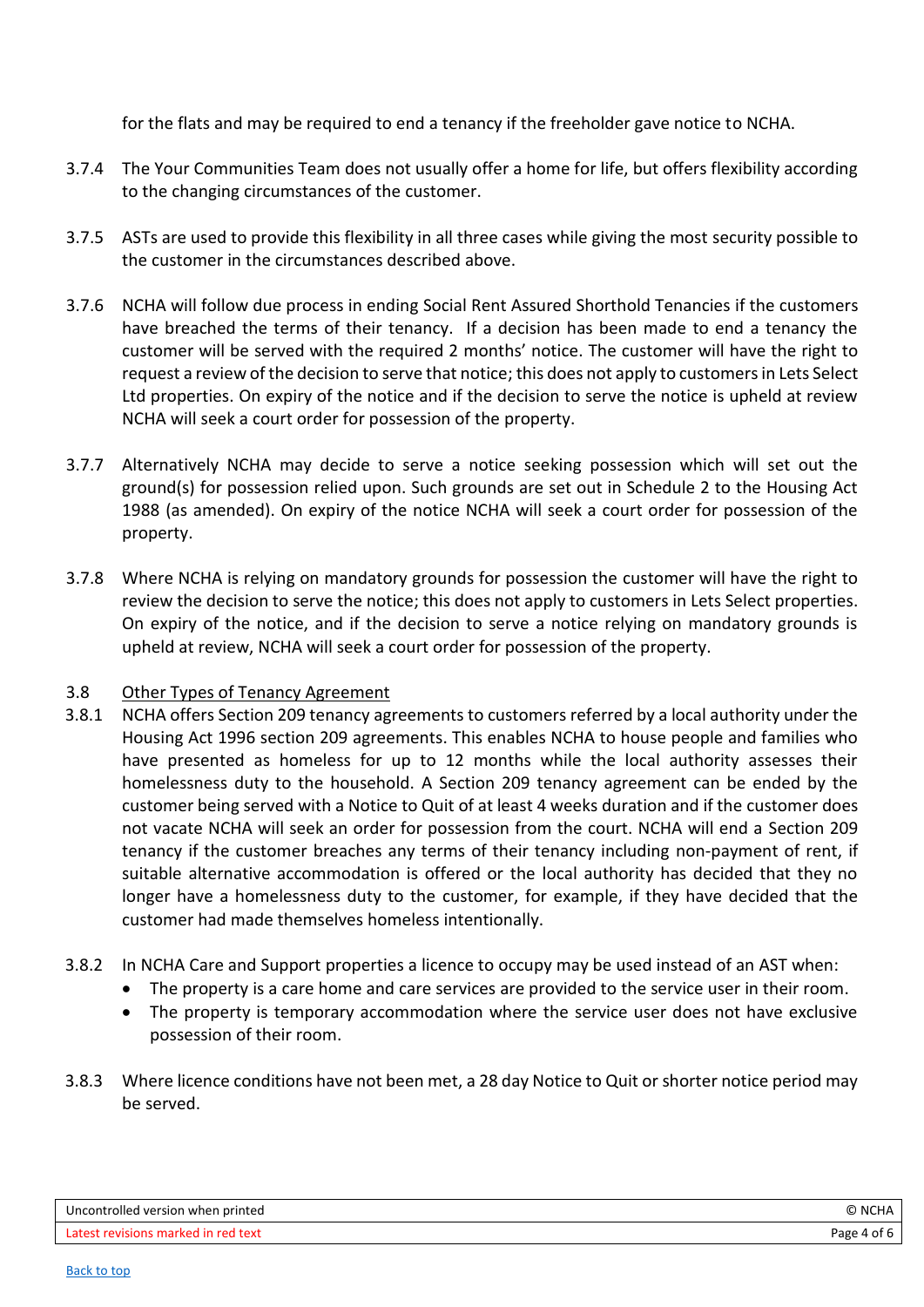- 3.8.4 Leases are used in shared ownership properties. They can be brought to an end through forfeiture for a number of reasons, including non-payment of service charges, as detailed in the individual lease.
- 3.8.5 Appointments to Almshouses are considered to be long term and every effort is made to avoid setting aside (ending) an appointment. However it is recognised that there are occasions when this is the responsible action to take. Specific circumstances that may lead to setting aside an appointment are:
	- a) The resident is no longer able to live independently due to increased frailty or disability, even with the support of social services care packages or other assistance.
	- b) The resident no longer qualifies as a beneficiary.
	- c) The resident is in arrears with the Maintenance Contribution.
	- d) The resident persistently breaches the regulations under which they were appointed (as set out in the letter of appointment).
	- e) The resident upsets, endangers, abuses or repeatedly causes a nuisance to other residents or members of staff.
- 3.8.6 Having investigated the circumstances, if the Your Communities Co-ordinator decides to set aside the appointment then this is discussed with the Clerk to the Trustees and the resident is invited to a meeting with these to state their case for the appointment to not be set aside. If the decision is made to continue with setting aside the appointment then the relevant Notice and accompanying letter will be served and when the notice period is complete an application made to the County Court if the resident has not left the property.

## <span id="page-4-0"></span>**4. Supporting documentation and key legislation**

- <span id="page-4-1"></span>4.1 Forms None
- <span id="page-4-2"></span>4.2 Guidance None
- <span id="page-4-3"></span>4.3 Legislation [Schedule 2 Housing Act 1988](https://www.legislation.gov.uk/ukpga/1988/50/schedule/2) [Localism Act 2011](https://www.legislation.gov.uk/ukpga/2011/20/contents/enacted) Protection from [Eviction Act 1977 section 3A](https://www.legislation.gov.uk/ukpga/1977/43/section/3A) (8) [Housing Act 1996 section 209](https://www.legislation.gov.uk/ukpga/1996/52/section/209/2000-04-03?view=extent)
- <span id="page-4-4"></span>4.4. Related policies None
- <span id="page-4-5"></span>**5. Monitoring and reporting** N/A
- <span id="page-4-6"></span>**6. Definitions**

N/A

| Uncontrolled version when printed   | C NCHA      |
|-------------------------------------|-------------|
| Latest revisions marked in red text | Page 5 of 6 |